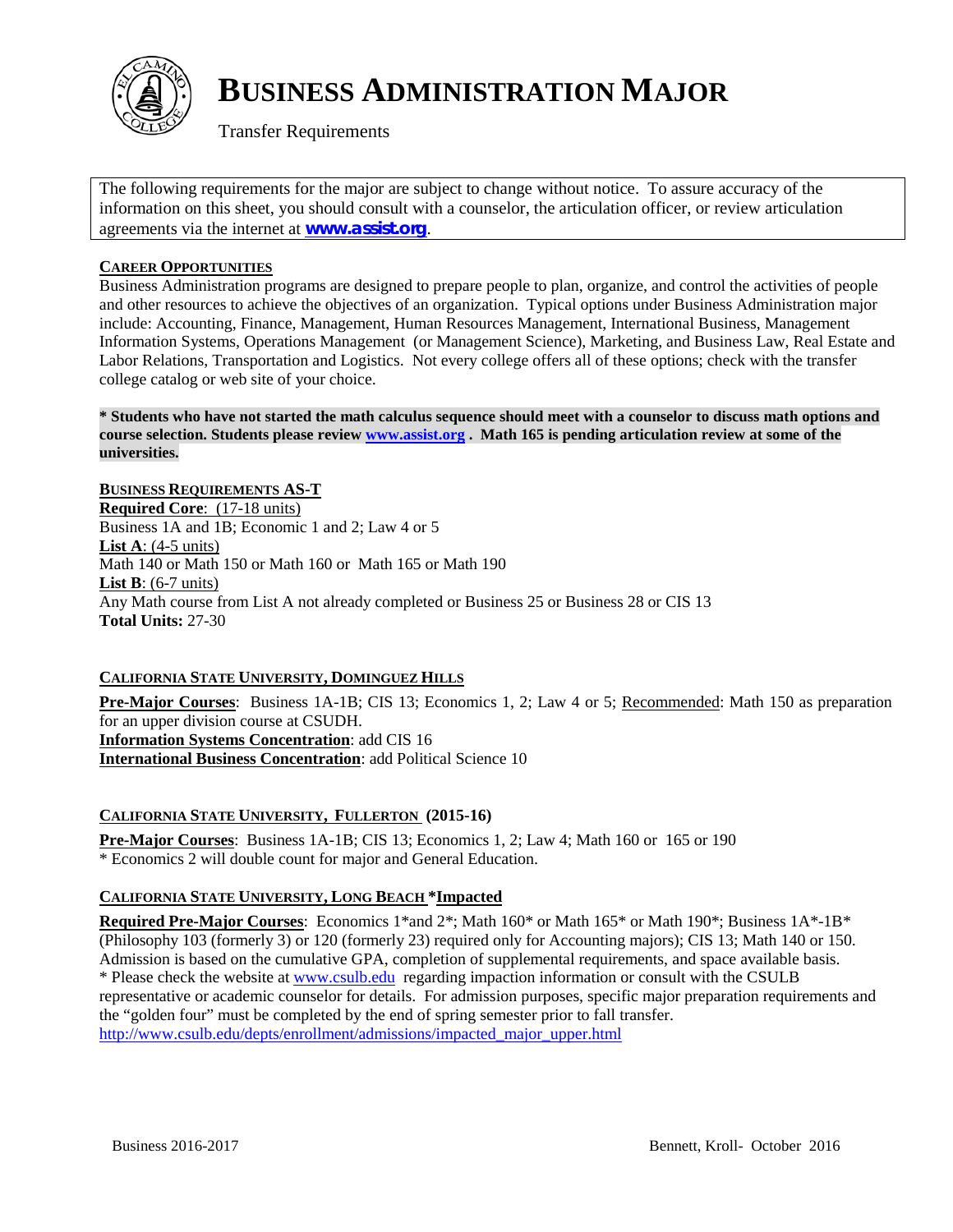## **CALIFORNIA STATE UNIVERSITY, LOS ANGELES**

**Pre-Major Courses**: Business 1A-1B; Economics 1, 2; Law 4 or 5

#### **CALIFORNIA STATE UNIVERSITY, NORTHRIDGE**

**Options**: Business Law, Global Supply Chain Management, Real Estate, and Systems Operation Management. Separate degrees are available in finance, marketing, and management.

**Pre-Major Courses**: Business 1A-1B, 28, CIS 13; Economics 1, 2; Law 4 or 5; Math 150 **and** Math 160 or 165 or 190. A cumulative GPA of 2.5 will be required for the financial service option for admission.

**Finance Degree**: no additional courses

**Marketing Degree**: no additional courses

**Accounting Option**: Students must complete Business 1A and Business 28 with grades of "B" or better. The other prerequisite courses need to be completed with grades of "C" or better.

Note 1: The following four impacted [business majors](http://www.csun.edu/cobaessc/academic-programs) admit applicants to the **pre-major** program based on their GPA**\***: Accountancy, Finance/Financial Analysis, Finance/Financial Planning, and Finance/Insurance. Note 2: CSUN is an impacted campus and students outside the local CSUN area must satisfy a 3.9 GPA requirement.

#### **SAN DIEGO STATE UNIVERSITY (2015-16)**

#### **\*Impacted**

**Pre-Major Courses**: Business 1A-1B; & 28 (Business 28 is not required for accounting majors.); CIS 13; Economics 1, 2; Law 4; Math 150 or Psychology 9A or Sociology 109; Math 140 **and** Math 160 or 165 or 190. **NOTES**:

Students must apply to enter the University under the business administration pre-major. To be admitted to the upper division emphasis, students must meet the following criteria:

Grades of C or better required in each pre-major class 2) Complete a minimum of 60 transferable semester units 3) Have a minimum cumulative GPA of 2.90 4) Complete all lower division GE by the spring semester prior to transfer.

#### **CALIFORNIA POLYTECHNIC STATE UNIVERSITY, SAN LUIS OBISPO \*Impacted (2015-16)**

**Pre-Major Courses**: Business 1A-1B; Economics 1, 2; Law 5; Math 150 and 160 **NOTE**: The Economic major is also offered in the School of Business with options in Business and Industrial Economics, International Trade and Development, and Quantitative Economics.

#### **CALIFORNIA STATE UNIVERSITY, SAN JOSE**

**Pre-Major Courses**: Business 1A; Economics 1, 2; CIS 13; Law 4 or 5; English 1B or 1C or Philosophy 105 or Psychology 3; Math 150 and 160 or 165 or 190.

Note: The following concentrations must also take Business 1B: Business Analytics, Entrepreneurship, Finance, General Business, Global Operations Management, Human Resources Management, International Business, Management, Management Information Systems, and Marketing.

#### **CALIFORNIA POLYTECHNIC STATE UNIVERSITY, POMONA**

OPTIONS IN ACCOUNTING, CIS, E-BUSINESS, FINANCE, REAL ESTATE, INTERNATIONAL BUSINESS, MANAGEMENT AND HUMAN RELATIONS, MARKETING MANAGEMENT AND TECHNOLOGY AND OPERATIONS MANAGEMENT.

**Pre-Major Courses**: Business 1A-1B; Economics 1 & 2; English 1C; Math 150 **and** Math 160 and 161 or Math 165 or Math 190; CIS 13; Law 4

Note: Marketing management: add Psychology 5; CIS: add Computer Science 3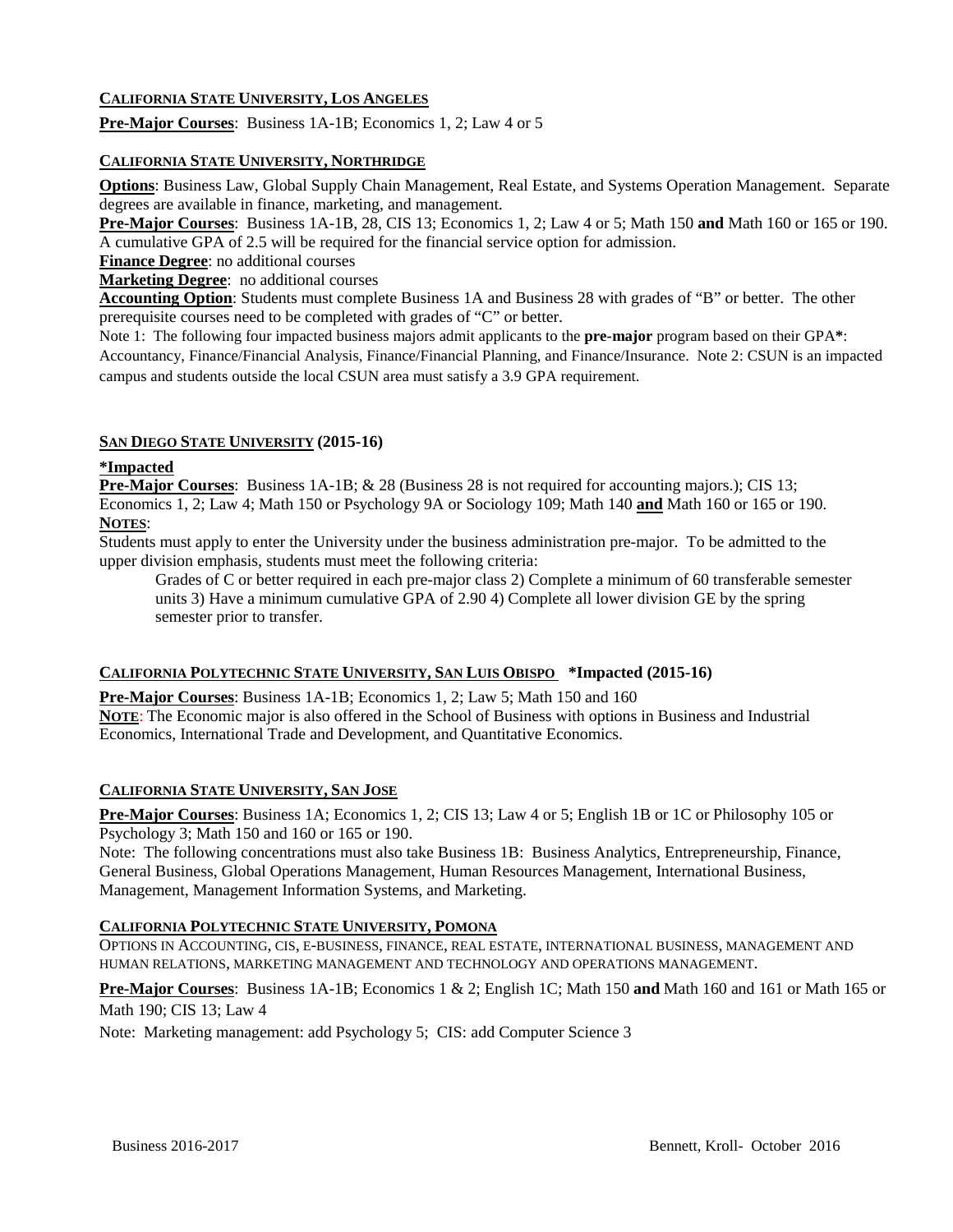## **UNIVERSITY OF SOUTHERN CALIFORNIA, (USC)**

**Pre-Major Courses**: English 1A, 1B or 1C; Math 160 (if already completed) or 165 or 190; Recommended: Business 1A-1B (completion of 1A-1B will remove one required BUAD course at USC)

\* Note: Students should complete the following pre-major requirements by the end of the fall semester prior to the application deadline (February 1) to be a competitive applicant: English 1B or 1C; Math 160 or Math 165 or Math 190.

A maximum of 64 units can be transferred from a community college. Students should have 30 transferable units of transferable course work by the end of the spring semester prior to fall transfer. Admission is competitive; students with an average GPA of 3.70 or higher and grades of "B" or better in the courses required for admission will have an advantage in the admissions review process.

#### **LOYOLA MARYMOUNT UNIVERSITY**

**Pre-Major Courses**: Business 1A-1B; Economics 1, 2; Math 160 (if already completed) or 165; Psychology 5; Psychology 9A or Sociology 109; Law 4

A lower division business law class is required after transfer. A student must have completed a course in Business Calculus, with a grade of "B" or better to transfer into the College of Business Administration.

Students should follow the LMU general education requirements and complete as many of the Business Administration requirements listed above. In most cases, students are eligible to transfer after completing 30 units of transferable coursework, with a minimum GPA of 3.00. A maximum of 60 units may be transferred from all community college work.

#### **PEPPERDINE UNIVERSITY, SEAVER COLLEGE**

Business 54; Math 160; Economics 1, 2

Please refer to Pepperdine University's website at [www.pepperdine.edu](http://www.pepperdine.edu/) for additional transfer information. The general education pattern is available at<http://www.elcamino.edu/studentservices/co/articulation.asp> .

#### **UNIVERSITY OF REDLANDS, WHITEHEAD CAMPUS-TORRANCE (ACCELERATED DEGREE)**

Recommended courses: Business 1A-1B; Economics 1, 2; Math 130, 150

B.A. in Management does not require math in the major.

Students should have a minimum of 40 transferable units to be eligible for admission with a minimum GPA of 2.0. Three years of work experience is highly recommended.

#### **UNIVERSITY OF CALIFORNIA, IRVINE (2015-16)**

OPTIONS AVAILABLE IN ACCOUNTING, FINANCE, HEALTH CARE MANAGEMENT, INFORMATION SYSTEMS, MARKETING, OPERATIONS AND DECISION TECHNOLOGIES, AND ORGANIZATION/MANAGEMENT.

#### **B.A. Business Administration**

Junior level applicants with the highest grades overall and who satisfactorily complete required lower-division major requirements will be given preference for admission.

**Required courses**: Math 150 or Psychology 9A or Sociology 109; Business 1A,1B; Economics 1, 2; Math 190 and 191

**BA**